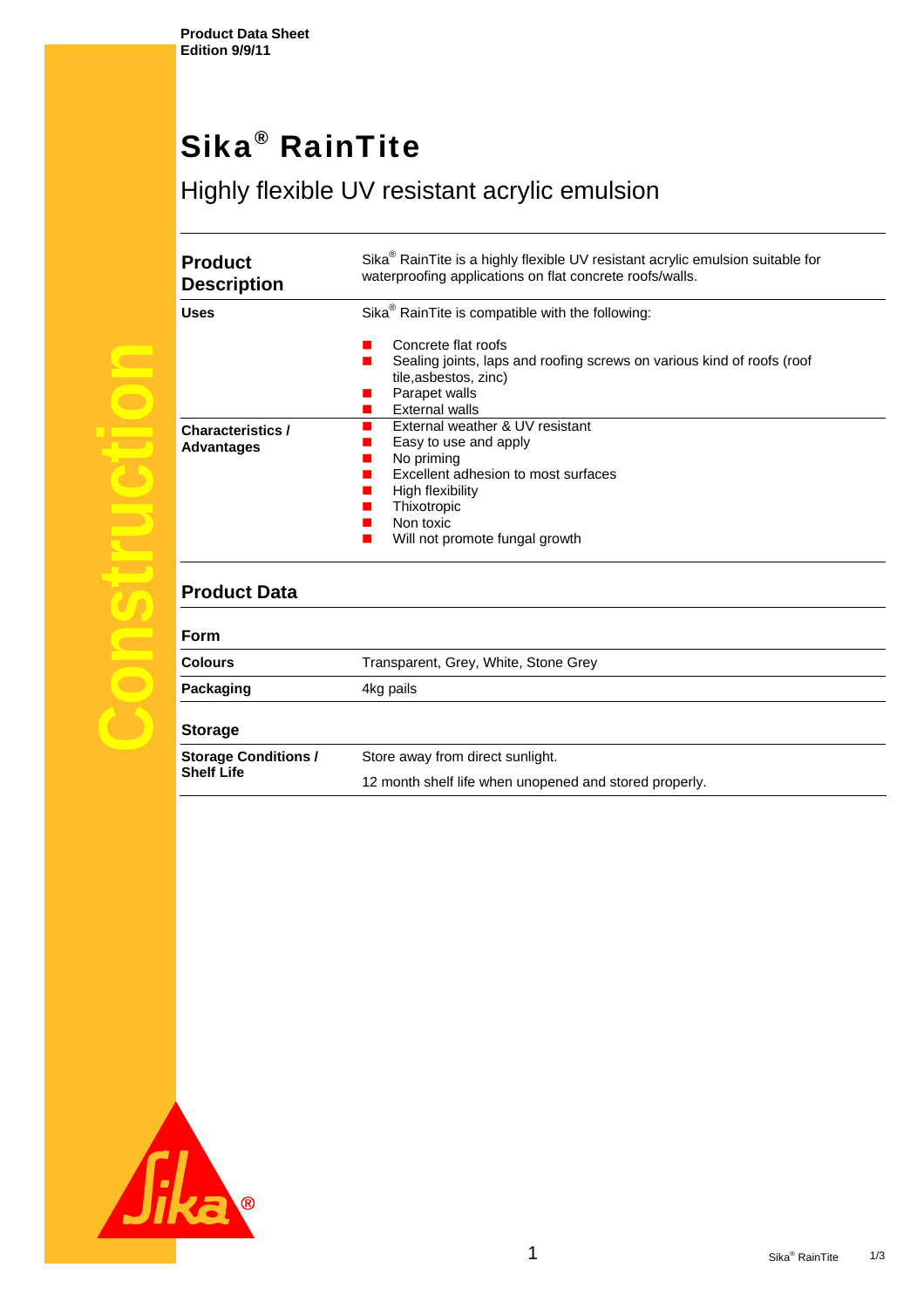| <b>Drying time</b><br><b>Elongation at break</b><br><b>Fire Index</b><br><b>Flammability</b><br><b>Toxicity</b> | 2-3 hours depending upon ambient conditions<br>27%<br>0.4<br>Class 2<br>Non toxic<br>1 - 1.20 mm (cured system with membrane)                                                                                                                                                                                                                                                                                                                                          |
|-----------------------------------------------------------------------------------------------------------------|------------------------------------------------------------------------------------------------------------------------------------------------------------------------------------------------------------------------------------------------------------------------------------------------------------------------------------------------------------------------------------------------------------------------------------------------------------------------|
|                                                                                                                 |                                                                                                                                                                                                                                                                                                                                                                                                                                                                        |
|                                                                                                                 |                                                                                                                                                                                                                                                                                                                                                                                                                                                                        |
|                                                                                                                 |                                                                                                                                                                                                                                                                                                                                                                                                                                                                        |
|                                                                                                                 |                                                                                                                                                                                                                                                                                                                                                                                                                                                                        |
|                                                                                                                 |                                                                                                                                                                                                                                                                                                                                                                                                                                                                        |
| <b>Total thickness</b>                                                                                          |                                                                                                                                                                                                                                                                                                                                                                                                                                                                        |
| <b>Mechanical / Physical</b><br><b>Properties</b>                                                               |                                                                                                                                                                                                                                                                                                                                                                                                                                                                        |
| <b>Tensile strength</b>                                                                                         | 15.2 mpa                                                                                                                                                                                                                                                                                                                                                                                                                                                               |
| <b>Tear Strength</b>                                                                                            | 56N/mm                                                                                                                                                                                                                                                                                                                                                                                                                                                                 |
| <b>System</b><br><b>Information</b>                                                                             |                                                                                                                                                                                                                                                                                                                                                                                                                                                                        |
| <b>Application Details</b>                                                                                      |                                                                                                                                                                                                                                                                                                                                                                                                                                                                        |
| <b>Consumption</b>                                                                                              | <b>Coverage without membrane</b>                                                                                                                                                                                                                                                                                                                                                                                                                                       |
|                                                                                                                 | Consumption - $0.6 - 0.7$ kg/m <sup>2</sup>                                                                                                                                                                                                                                                                                                                                                                                                                            |
|                                                                                                                 | With membrane                                                                                                                                                                                                                                                                                                                                                                                                                                                          |
|                                                                                                                 | Consumption - $2 - 2.4$ kg/m <sup>2</sup>                                                                                                                                                                                                                                                                                                                                                                                                                              |
| <b>Substrate Quality</b>                                                                                        | Clean and dry, free from dust and loose or friable particles.                                                                                                                                                                                                                                                                                                                                                                                                          |
| <b>Application</b><br><b>Instructions</b>                                                                       |                                                                                                                                                                                                                                                                                                                                                                                                                                                                        |
| <b>Application</b>                                                                                              | <b>Without membrane</b>                                                                                                                                                                                                                                                                                                                                                                                                                                                |
|                                                                                                                 | Sika® RainTite is applied in two coats (0.3 - 0.35 kg/m2 / coat), by brush or roller.                                                                                                                                                                                                                                                                                                                                                                                  |
|                                                                                                                 | With membrane                                                                                                                                                                                                                                                                                                                                                                                                                                                          |
|                                                                                                                 | 1. Apply a generous base coat (0.8 - 1 kg/m2) of Sika RainTite Waterproofing<br>Compound by brush or roller.<br>2. Embed the Sika RainTite Membrane or Sika Fabric Cloth into the base coat while<br>it is still wet. Ensure that the membrane is thoroughly embedded and smooth out all<br>air pockets and creases. Overlaps of adjacent membrane must be a minimum of<br>50mm.<br>3. Immediately apply a second coat (0.8 - 1 kg/m2) of Sika Rain Tite Waterproofing |
|                                                                                                                 | Compound while the base coat is still wet, to fully saturate the membrane from both<br>sides.<br>4. When touch-dry, apply a final top coat $(-0.4 \text{ kg/m2})$ to complete the application.<br>Protect from rain until dry.                                                                                                                                                                                                                                         |
| <b>Handling precautions</b>                                                                                     | Avoid contact with skin and eyes<br>П<br>Wear protective gloves and eye protection during work<br>ш<br>If skin contact occurs, wash skin thoroughly<br>ш<br>If in eyes, hold eyes open, flood with warm water and seek medical attention<br>П<br>without delay.                                                                                                                                                                                                        |